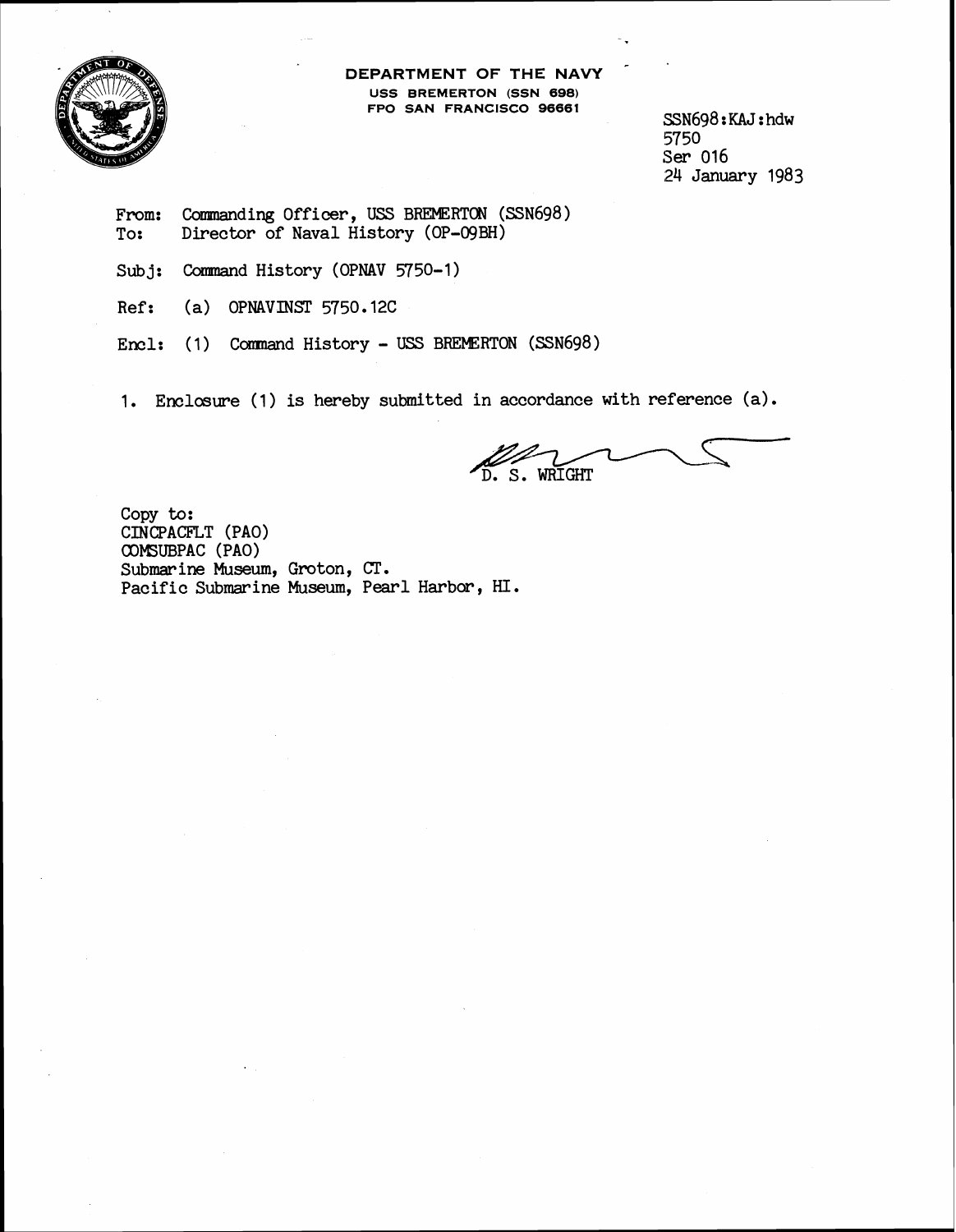# COMMAND HISTORY USS BREMERTON (SSN698) 01 JANUARY 1982 - 31 DECEMBER 1982

# COMMANDING OFFICER CAPT T. H. ANDERSON, USN Through 29 May 1982 CDR D. S. WRIGHT, USN From 29 May 1982

### COMMAND

Type Commander: Comnander Submarine Force, U.S. Pacific Fleet

Squadron Commander: Commander Submarine Squadron SEVEN

### **HOMEPORT**

### Pearl Harbor, Hawaii

### BASIC HISTORY

1982 was an eventful year for USS BREMERTON. In addition to completing a Post Shakedown Availability period at Pearl Harbor Naval Shipyard, the ship saw its first change of command and a deployment to the Eastern Pacific. The year ended with the ship back home in Pearl Harbor, making preparations for a Western Pacific deployment scheduled for the spring of 1983.

Begining the year in Pearl Harbor Naval Shipyard, the ship underwent significant modification during a 7 month Post Shakedown Availability period. The period also saw CAPT T.H. ANDERSON, the ship's first Commanding Officer, depart after being relieved by CDR D. S. WRIGHT IN May.

Midsmer brought an end to the shipyard period, and in early August BMRTCN left Pearl Harbor Naval Shipyard on sea trials. The remainder of the smer was spent conducting local operations and in short upkeep periods at Subase Pearl Harbor. In late September, the ship deployed to the Eastern Pacific and made 3 port calls along the West Coast.

The ship stopped first in Bremerton, Washington and visited for the first time the city for which the ship was named. On hand to greet the ship were Bremerton Mayor Gene Nelson; Commodore Theodore LEWIN, Commander Naval Base Seattle; and Captain W. G. **LANGE,** Commander Submarine Group NINE. Additionally, abcut 100 other government officials and local luminaries were present as the Bremerton High School Marching Band welcomed the ship on arrival. During the 5 day stay, the city hosted several events for BREMERTON crew members, and made the ship's first visit to its namesake a memorable one.

Enclosure ( 1 )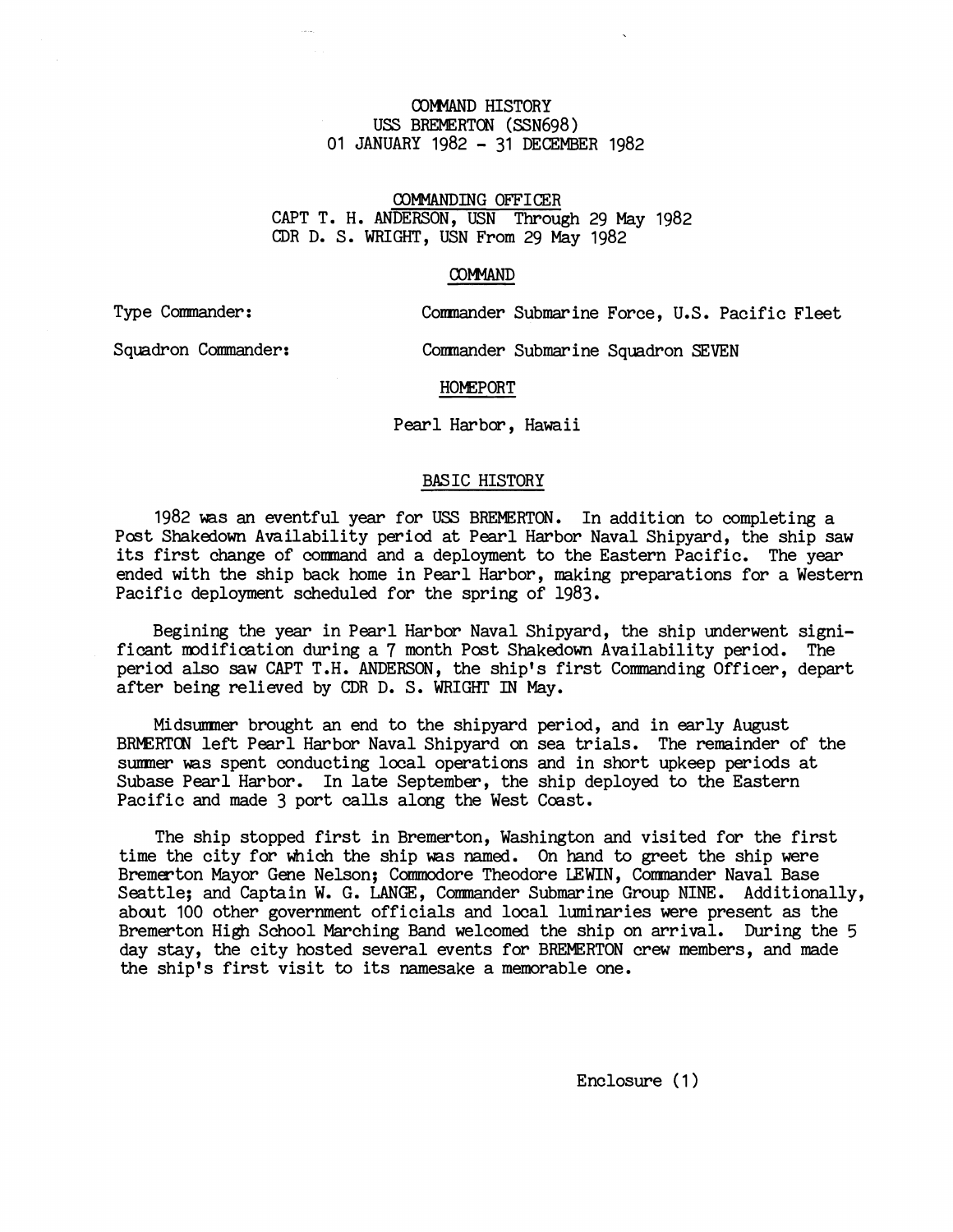Departing Bremerton with Commander Submarine Force, U.S. Pacific Fleet, RAIN B. M. KAUDERER embarked, the ship made a short transit to San Francisco, where it participated with other Pacific Fleet units in the city's Fleet Week festivities. After steaming in formation through the Bay, BREMERTON tied up at Naval Air Station, Alameda, and for 4 days the crew enjoyed one of the world's best liberty ports.

After leaving San Francisco, the ship made a brief stop in San Diego, where many crew members found at least a little time to explore this Navy town and to visit Tijuana, Mexico. BREMERTON then departed San Diego for the long trip home to Pearl Harbor.

Arriving home in early November, the ship made preparations for an Operational Reactor Safeguards Examination, which occured in Mid-December. Follawing the examination the year's end saw the ship in stand down for the holidays.

 $\overline{2}$ 

Enclosure (1)